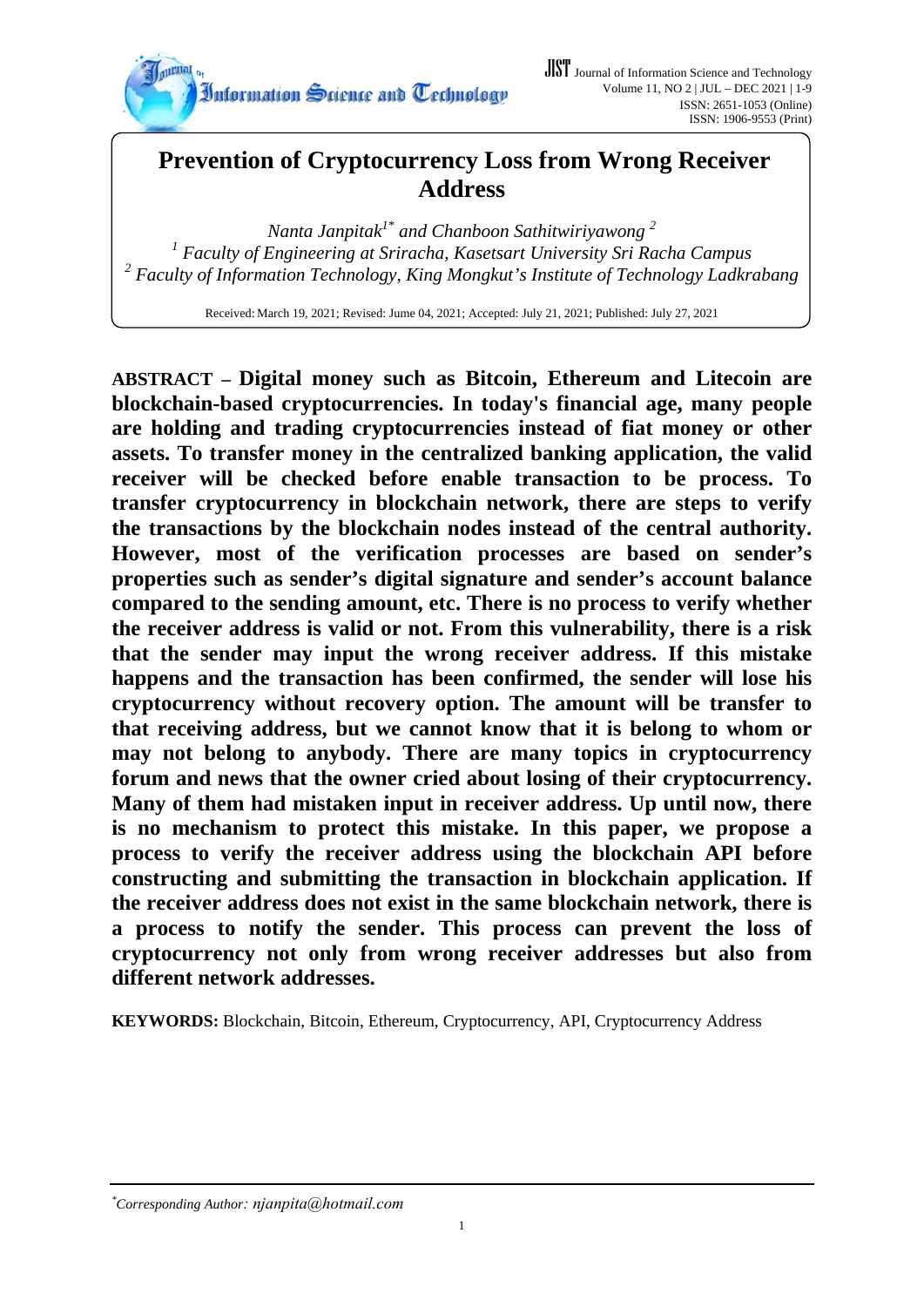#### **1. Introduction**

A blockchain [1] technology was invented by Satoshi Nakamoto in October 2008 via paper titled "Bitcoin: A Peer-to-Peer Electronic Cash System. Blockchain is running based on a peer-to-peer network in which transactions are sent from one party to another without a centralized administration. This characteristic of blockchain can improve system availability because the system does not depend on any centralized server. Every full node that is online can serve as a server. The node can leave and come back to join anytime at will. The blockchain will record the hash of transactions as a reference so that it is not possible to edit any transaction and make the same hash to the original transaction. This characteristic of blockchain can ensure that the transactions on blockchain are immutable records.

Bitcoin is the first cryptocurrency that was implemented successfully using blockchain technology. By using blockchain technology, Bitcoin can be sent from one account to other accounts without mint or central authority. Satoshi has defined the transactions of Bitcoin as a chain of digital signatures. The hash of the previous transaction and the public key of the receiver is signed by the sender's private key and attached to the end of the coin prior to the transfer of the coin. A blockchain node can verify the signatures to verify the chain of ownership.

Ethereum [2], Litecoin [3], Monero [4], and Dash [5] are other cryptocurrencies that are implemented based on blockchain. These cryptocurrencies were called altcoin because they are alternate to Bitcoin. Bitcoin and altcoin are increasingly popular because users have believed in their several advantages over fiat money such as low fees and irreversible transactions.

The next section will explain more details about blockchain node and verification processes.

### **2. Blockchain Node and Verification Processes**

According to the definition of a node in [6], there are three main types of blockchain nodes as follows.

1. Full-node client: A full client, or "full node", is a client that stores the entire history of Bitcoin transactions, manages users' wallets, and can initiate transactions directly on the Bitcoin network. Full nodes act as a server in a decentralized network. They handle all aspects of the protocol and can independently validate the entire blockchain and any transaction. A full-node client consumes substantial computer resources (e.g., more than 125 GB of disk, 2 GB of RAM) but offers complete autonomy and independent transaction verification.

2. Lightweight client: A lightweight client, also known as a simple-payment-verification (SPV) client. These types of nodes communicate with the blockchain while relying on full nodes to provide them with the necessary information. As they don't store a copy of the chain, they only query the current status for which block is last, and broadcast transactions for processing.

3. Third-party API client: A third-party API client is one that interacts with Bitcoin through a third-party system of application programming interfaces (APIs), rather than by connecting to the Bitcoin network directly. The wallet may be stored by the user or by third-party servers, but all transactions go through a third party.

There are four main verification processes (or consensus processes) before a single raw transaction can be added successfully in a blockchain network as follows.

1. Every blockchain validating node that receives a transaction (in this state, called "unconfirmed" transaction) will independently verify the transaction to ensure that only valid transactions are propagated across the network.

2. Blockchain mining node will aggregate transactions into a candidate block and then solve the Proof-of-Work solution in order to get a new mining block.

3. Every blockchain validating node that receives the new block will verify the new block to ensure that only valid blocks are propagated across the network.

4. The final step in blockchain's decentralized consensus mechanism is the assembly of blocks into chains and the selection of the chain with the most Proof-of-Work.

From a long checklist of verification criteria such as:

The transaction's syntax and data structure must be correct.

The transaction size in bytes is less than MAX\_BLOCK\_SIZE.

• For each input, the referenced output must exist and cannot already be spent.

The block data structure is syntactically valid.

The block header hash is less than the target (enforces the Proof-of-Work).

The block timestamp is less than two hours in the future (allowing for time errors).

The block size is within acceptable limits.

 $F_{\text{fc}}$ 

We found that none of the verification processes care about the validity of the receiver address. We then tested the transaction in the cryptocurrency wallet application and found that if the sender inputs the invalid receiver address (does not exist in the network), the cryptocurrency balance, known as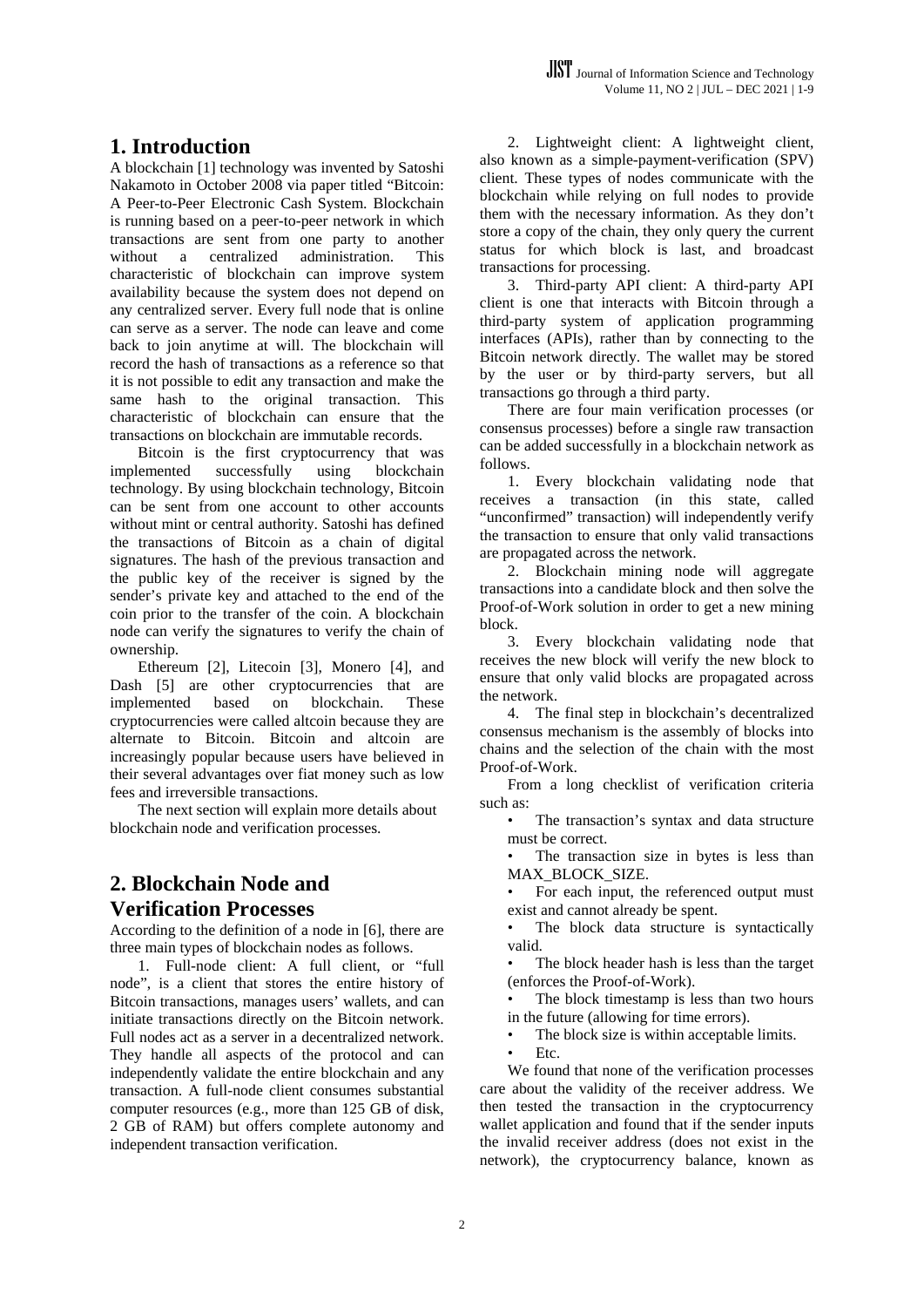unspent transaction outputs or UTXO will be decreased from the sender address and increased in the invalid receiver address. However, no one can claim to be the owner of those balance because no one has the private key of that invalid address. Therefore, this situation is considered as the loss of cryptocurrency without recovery option.

To demonstrate our test result, we use the Ropsten [7] which is a test network for Ethereum developer to develop and to do testing. We use the Metamask [8] as Ethereum wallet to connect to the Ropsten test network and the main network.

Our scenario is that Alice bought a 1 ETH watch from Bob's watch shop. The invalid receiver address can happen in many cases as the following:

1. Bob informs Alice an invalid address.

2. Bob's wallet is connected to a different network, then the valid address of the different network is informed to Alice.

3. Alice inputs the wrong address by herself.

4. Alice creates a fake evidence to deceive Bob that she already sent him 1 ETH using the Ropsten network and then gone with the watch.

The demonstration of this scenario is shown and explained in Figure 1-7.



*Figure 1. Alice's Ethereum Wallet on Ropsten Test Network using Metamask.* 

Figure 1 is Alice's Ethereum Wallet that has the following details:

1. Metamask wallet is connected to Ropsten test network.

- 2. Current balance or UTXO is 3.7673 ETH.
- 3. History of Alice transactions.



*Figure 2. Bob's Ethereum Wallet on main network using Metamask.* 

Figure 2 shows Bob's Ethereum Wallet that has the following details:

1. Metamask wallet is connected to the main network.

2. Current balance or UTXO is 0 ETH.



*Figure 3. Bob's Ethereum address.* 

Figure 3 shows Bob's address to which Alice must pay. It is "0x6Fb6a09A9273dDdA0393E694d24Da9B28981f CE8".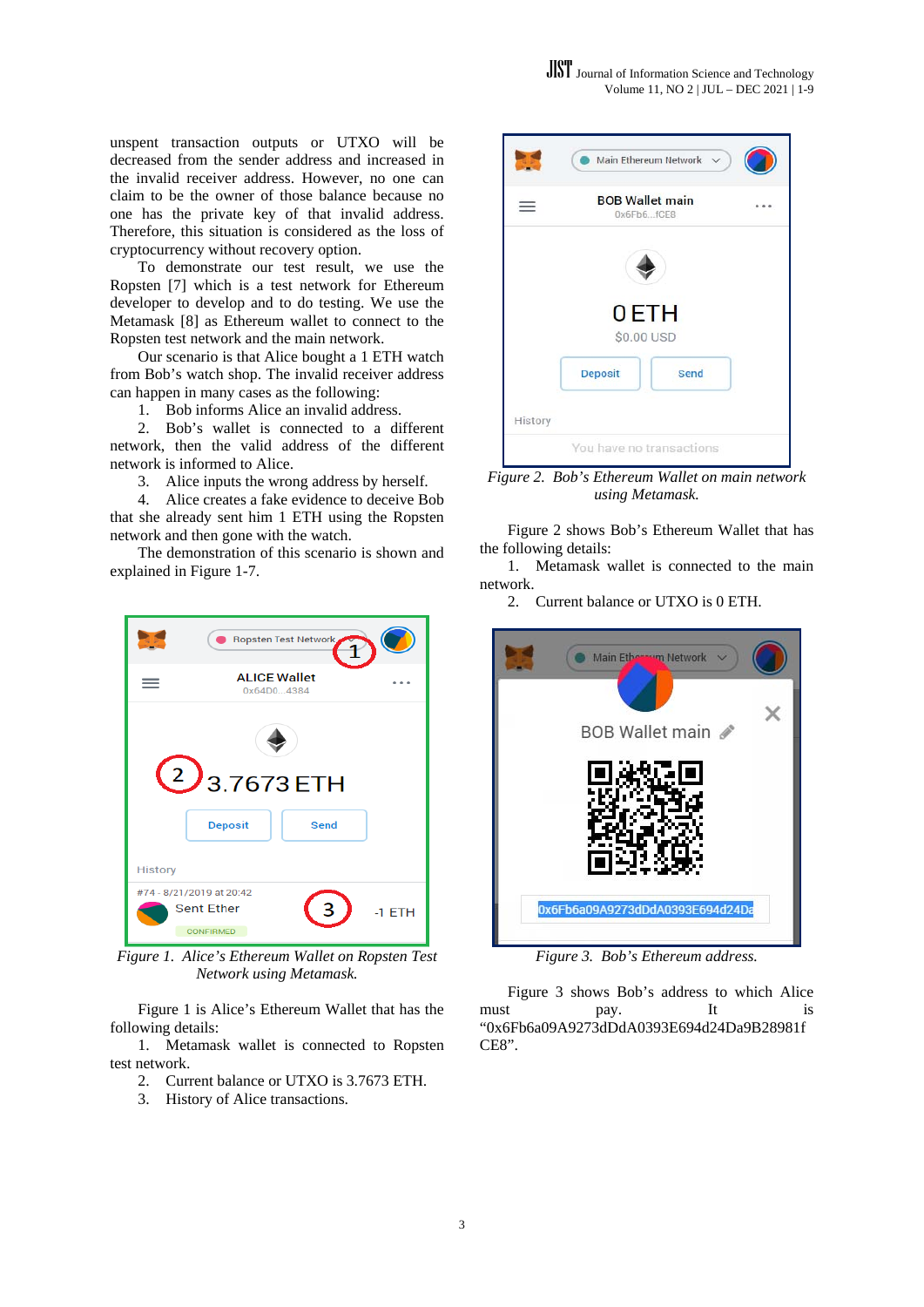

| <b>Bob</b><br>σ<br>0x6Fb6a09A9273dDdA0393E694d24Da9B28981fCE8 |                                               |                         |  |  |
|---------------------------------------------------------------|-----------------------------------------------|-------------------------|--|--|
|                                                               |                                               |                         |  |  |
| Asset:                                                        | FTH<br>Balance: 3.767285 ETH                  |                         |  |  |
| Amount:<br>Max                                                | $1$ ETH<br>T,<br>No Conversion Rate Available |                         |  |  |
| Transaction<br>Slow<br>Fee:                                   | Average<br>0.00021 ETH<br>0.00025 ETH         | Fast<br>0.00034 ETH     |  |  |
|                                                               |                                               | <b>Advanced Options</b> |  |  |

*Figure 4. Alice is going to send 1 ETH to Bob's address.* 

Figure 4 shows the screen that Alice input 1 ETH and then she must push "Next" button for the next process.



*Figure 5. Alice is going to send 1 ETH to Bob's address.* 

Figure 5 is the screen that shows the transfer of information to Alice and waiting for her to push "Confirm" button to proceed to the next process.



*Figure 6. Alice has successfully sent 1 ETH to Bob's address.* 



*Figure 7. Bob's Ethereum Wallet after Alice has sent 1 ETH.* 

Figure 6 shows that the balance of Alice wallet has decreased from 3.7673 ETH to 2.7669 ETH while the balance of Bob in Figure 7 has not increased anyhow because the address is in a different network.

From this scenario, there is the cases that may happen,

1. Alice has attention to cheat, and she made the fake evidence shows to Bob that she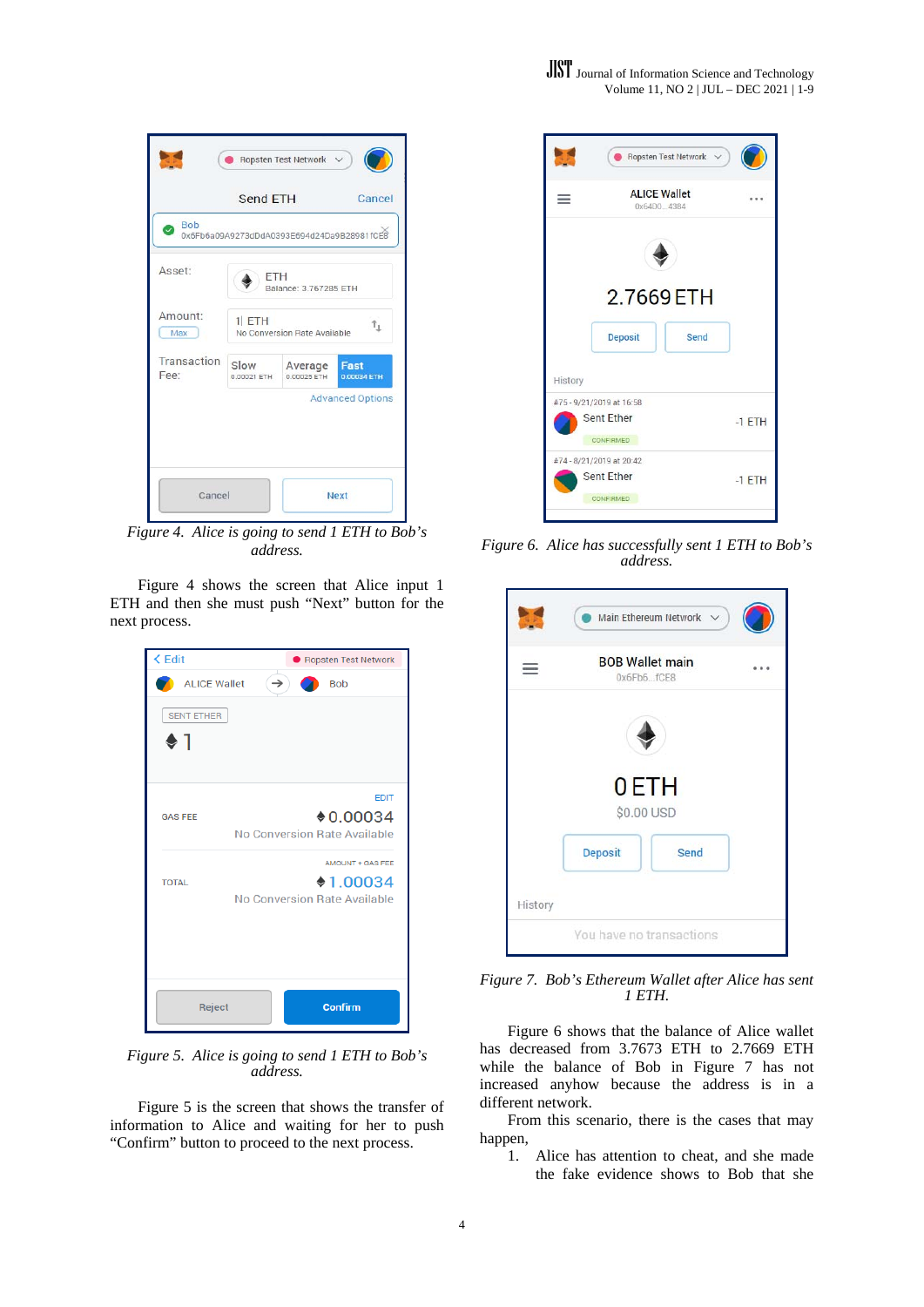already paid. Bob may believe because he saw the figure 5. Alice got the watch for free. Bob loss his watch.

2. Alice has no attention to cheat, and she paid to Bob's valid address but difference network. If Bob waits for the transaction to be completed before giving away the watch, Alice must pay again. So, Alice loss her money.

To prevent a similar problem, we propose a process to verify the receiver address using the blockchain API before constructing and submitting the transaction across the network. If the receiver address does not exist in the same blockchain network, there is the process to notify the sender. This process can prevent the loss of cryptocurrency not only from invalid receiver addresses but also from different network addresses as well. This process needs to be developed in a wallet application.

### **3. Related Research**

The anonymity is one core property of Bitcoin and other alternate coins. The purpose of anonymity is preserving the privacy of users by hiding user's identity from user's transactions. However, anonymity may affect the process of sending Bitcoin related to the target receivers addresses as mentioned before.

Many researchers have identified several problems associated with the privacy and anonymity of Bitcoin and then provide the solutions to address these issues. Niluka Amarasinghe, Xavier Boyen and Matthew McKague [9] conducted a survey of those solutions and concluded that many solutions do not provide an acceptable level of anonymity.

Mauro Conti et al. [10] conducted a survey on security and privacy issues of Bitcoin and one of the issues is anonymity. Even anonymity may affect some processes, but it is still required in terms of cryptocurrency properties. So, it can be said that anonymity needs to be improved but not removed.

QingChun ShenTu and JianPing Yu [11] also studied anonymization and de-anonymization technologies. They discussed some anonymization methods such as Analysis of Transaction Chain (ATC), coin-mixing and transaction remote release (TRR) that were used to cover the relationship between Bitcoin address and the user. Finally, they made some concluded that:

ATC could not reach the practical stage. Many stolen Bitcoins failed to be identified its owner.

The security and practicability of the decentralized coin-mixing protocols have not been estimated adequately. More de-anonymization research is expected to attack decentralized coinmixing protocols.

Group signature, group blind signature, privacy sharing, homomorphic encryption, lattice cryptography and other algorithms should be applied on Bitcoin system.

Liu et al. [12] discussed that the transactions can be attacked after submitting from wallet by interception, modification, and rebroadcast of a transaction into the Bitcoin network. They proposed the mechanism to recheck the balance of Bitcoin address after spending to confirm the completion of a transaction in case of transaction malleability. However, this mechanism is for mistake detection but not for mistake prevention.

Sai, Buckley, and Le Gear [13] discussed the privacy and security of cryptocurrency mobile applications by referring to the OWASP mobile top 10. They performed the test and investigation on wallet application vulnerabilities but none of the result discussed about validation of receiver address.

In the Bitcoin talk forum [14], there is the discussion header "If I send my Bitcoins to a wrong address, what happens?". Until today, the most discussion still saying that the Bitcoin will be lost forever if it has been sent to the wrong address.

Coinbase Q&A [15] also mentioned that "Due to the irreversible nature of digital currency protocols, transactions can neither be canceled nor reversed once sent. In this scenario, it would be necessary to contact the receiving party and seek their cooperation in returning the funds. If you do not know the owner of the address, there are no possible actions you can to take to retrieve the funds."

In Quora's discussion [16] header "What happens if I send my Bitcoin to an incorrect address?" also mention that the cross-chain deposits are rare but possible; many people have lost their money by sending Bitcoin to a Bitcoin cash or sending NEO to Bitcoin address for example.

### **4. Proposed Receiver Address Verification Process**

Since most of the blockchain verification processes will take time around 10 minutes, so it does not make sense to reject the transaction in the later steps if invalid receiver address is found. It will incur more workload to the blockchain network. The invalid receiver address should be tracked at the earliest stage possible. From this point, we proposed to verify the receiver address before constructing and submitting the transaction to the network. This can be better done by the wallet application. However, most of the wallet applications especially mobile wallets are implemented based on lite nodes that do not have the full data of blockchain.

So, we would propose to include a verification script into the wallet application by using the blockchain API from the third party to verify the receiver address. If the receiver address is not found in the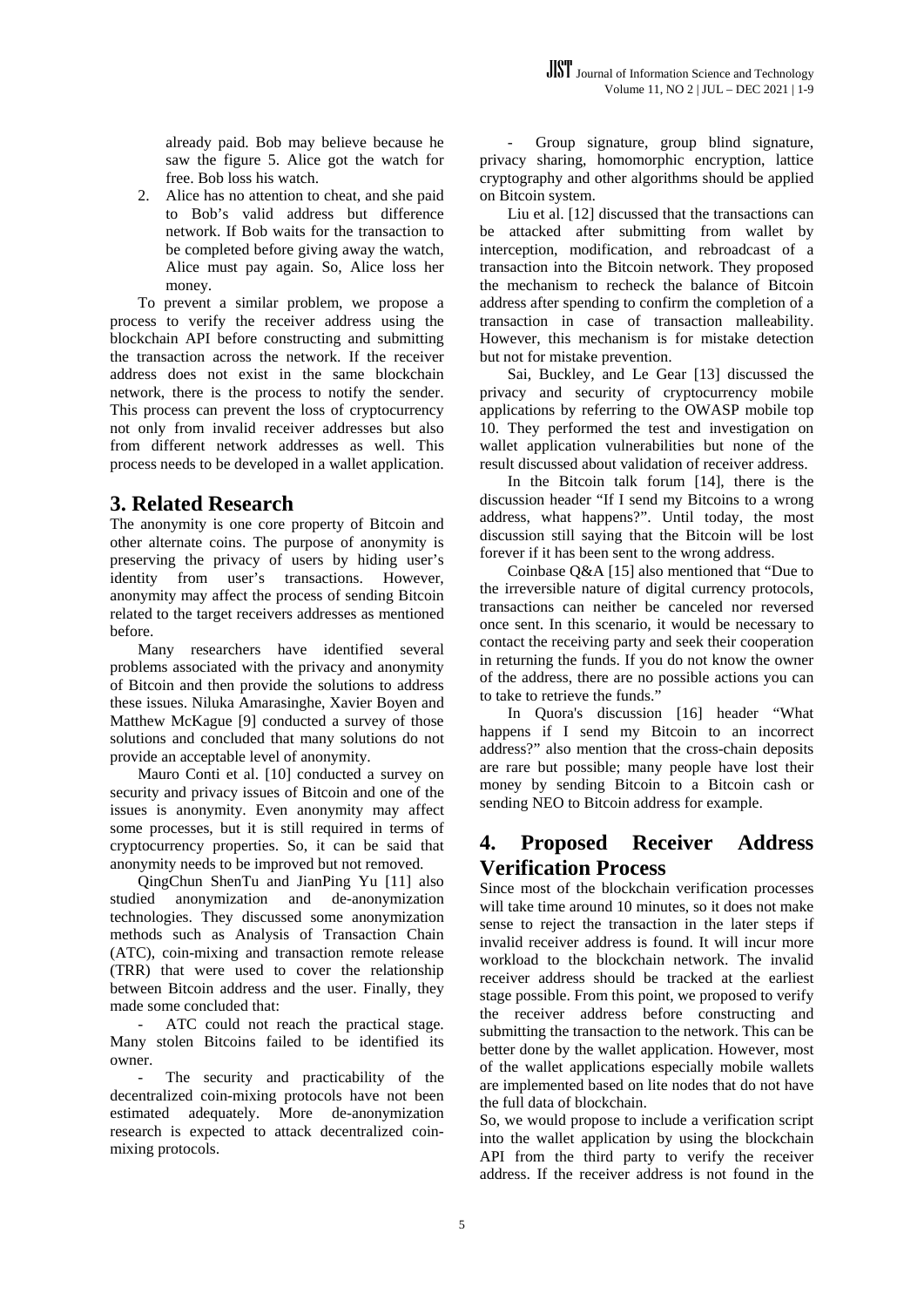block explorer, the wallet application should notify user to re-input receiver address before proceeding to the next process. User can decide to continue or reinput receiver address at will (just in case the wallet application is in the test environment).

Since we cannot modify the worldwide wallet application such as Metamask, so we use our own

developed wallet application developed by the Geth [17] command and Web3.js [18] interface which are used by most Ethereum wallet applications in the real market. The process demonstration can be explained by Figure 8-11.

| My Ethereum Wallet                                                   |  |  |  |  |  |
|----------------------------------------------------------------------|--|--|--|--|--|
|                                                                      |  |  |  |  |  |
| My Ethereum Wallet                                                   |  |  |  |  |  |
| My Address                                                           |  |  |  |  |  |
| 0xc636d4cc527c48aace6ac94a2007bfad927dce6b                           |  |  |  |  |  |
| My Balance                                                           |  |  |  |  |  |
| 71.999454 ether                                                      |  |  |  |  |  |
| Send Ethereum                                                        |  |  |  |  |  |
| <b>To Address</b><br>1<br>0x545079d5c9ba0ad896d0b6f1d724185b12f043f9 |  |  |  |  |  |
| Amount (ETH)<br>2<br>$\overline{2}$                                  |  |  |  |  |  |
| Send Ether<br><b>Transaction Hash</b>                                |  |  |  |  |  |

*Figure 8. Simple Ethereum Wallet developed by Web3.* 



*Figure 9. JavaScript with Geth command to send Ether.* 

Figure 8 shows a simple Ethereum Wallet application. Once the user inputs the receiver address (1) and the amount (2) and clicks button "Send Ether" (3), the script is called to send Ether using the Geth command "web3.eth.sendTransaction()" as shown in Figure 9.

Command sendTransaction() required three important parameters which are: sender address (Figure 8: My Address), receiver address (Figure 8: To Address), and amount (Figure 8: Amount (ETH)). Application will retrieve sender address from coin base which is a primary wallet address of user who

logged in. The receiver address 0x545079d5c9ba0ad896d0b6f1d724185b12f043f9 from user input is a valid address and is in the same network with the sender address (0xc636d4cc527c48aace6ac94a2 007bfad927dce6b), so the command sendTransaction() can be executed correctly. Once the last digit of the receiver address was removed giving "0x545079d5c9ba0ad896d0b6f1d724185b12f 043f" and "Send Ether" was clicked, there was an error in Web3.js console as shown in Figure 10.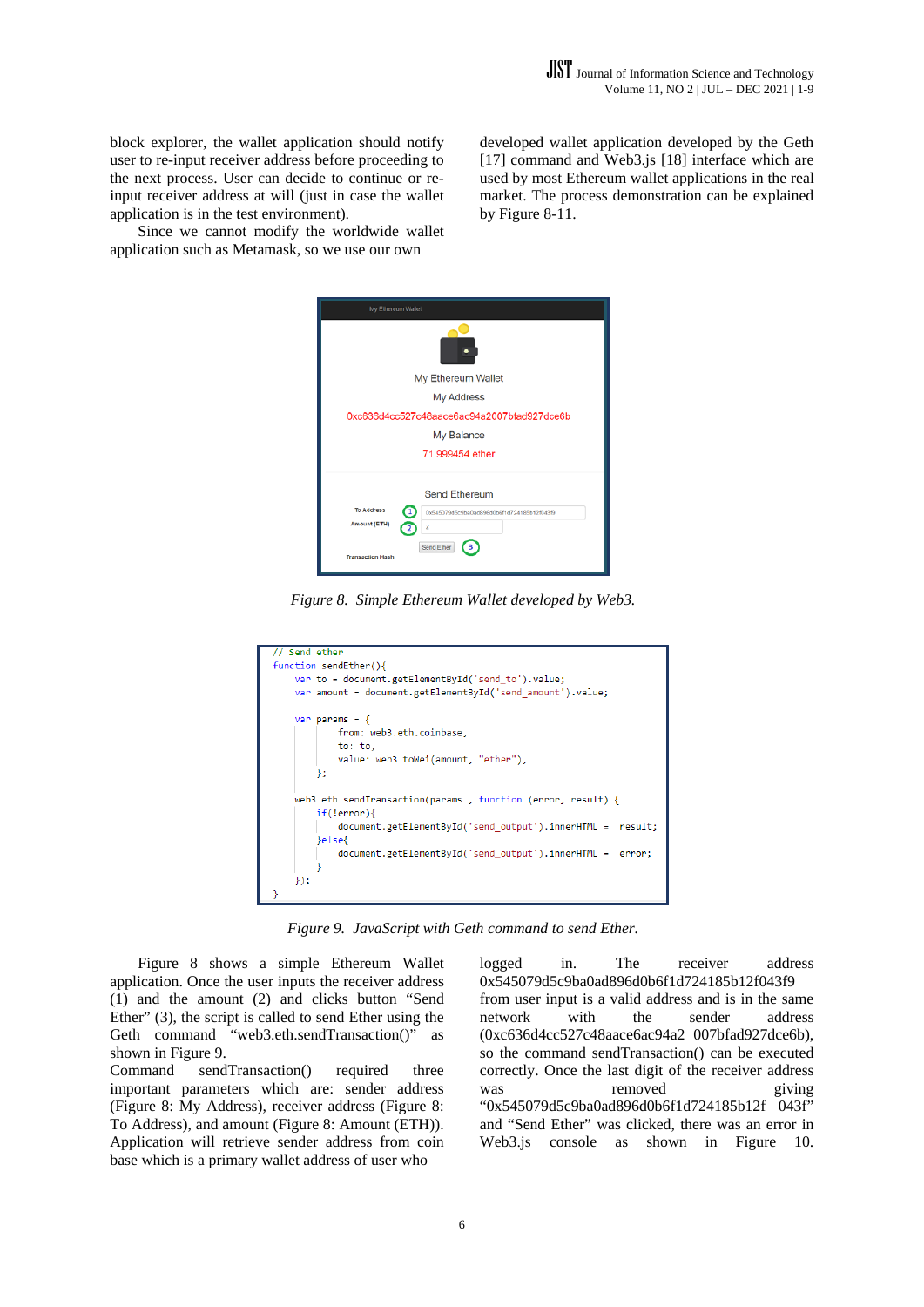| ⋿                                          |  | ⋤             | ΛI<br>Elements                                                                                                                                                        | Console | Sources                          | Network                        | Performan |
|--------------------------------------------|--|---------------|-----------------------------------------------------------------------------------------------------------------------------------------------------------------------|---------|----------------------------------|--------------------------------|-----------|
|                                            |  | $\mathbb{F}$  | $\bigcirc$ top                                                                                                                                                        |         | $\bullet$ $\bullet$ Filter       |                                |           |
| 0xc636d4cc527c48aace6ac94a2007bfad927dce6b |  |               | A ▶ [Deprecation] Synchronous XMLHttpRequest on the main thre<br>experience. For more help, check https://xhr.spec.whatwg.or                                          |         |                                  |                                |           |
| My Balance                                 |  |               | > web3.eth.accounts:<br>(10) ["0xc636d4cc527c48aace6ac94a2007bfad927dce6b", "0x54                                                                                     |         |                                  |                                |           |
| 71.999454 ether                            |  |               | %", "0x48c0bb109247f684cd4d872c3317e1c4bf53d474", "0x526d"<br>"0xce8b589c0407ad5f607d81b2c4fd1ad7caca44c9", "0x1234241b"<br>c80ec52a3ce72d89031d2498625987d1d290953"] |         |                                  |                                |           |
|                                            |  |               | O vUncaught invalid address                                                                                                                                           |         |                                  |                                |           |
|                                            |  |               | inputAddressFormatter                                                                                                                                                 |         | @ web3.is:3788                   |                                |           |
| <b>Send Ethereum</b>                       |  |               | inputTransactionFormatter @ web3.js:3618                                                                                                                              |         |                                  |                                |           |
|                                            |  |               | (anonymous)                                                                                                                                                           |         | @ web3.is:4823                   |                                |           |
|                                            |  |               | Method.formatInput<br>Method.toPayload                                                                                                                                |         | @ web3.js:4822<br>@ web3.js:4848 |                                |           |
| <b>To Address</b>                          |  |               | send                                                                                                                                                                  |         | @ web3.js:4873                   |                                |           |
| 0x545079d5c9ba0ad896d0b6f1d724185b12f043f  |  |               | sendEther                                                                                                                                                             |         |                                  | @ Wallet TestReceiver.html:58  |           |
| <b>Amount (ETH)</b>                        |  |               | onclick                                                                                                                                                               |         |                                  | @ Wallet TestReceiver.html:211 |           |
|                                            |  | $\rightarrow$ |                                                                                                                                                                       |         |                                  |                                |           |
| $\overline{2}$                             |  |               |                                                                                                                                                                       |         |                                  |                                |           |
|                                            |  |               |                                                                                                                                                                       |         |                                  |                                |           |
|                                            |  |               |                                                                                                                                                                       |         |                                  |                                |           |
| <b>Send Ether</b>                          |  |               |                                                                                                                                                                       |         |                                  |                                |           |
|                                            |  |               |                                                                                                                                                                       |         |                                  |                                |           |
| <b>Transaction Hash</b>                    |  |               |                                                                                                                                                                       |         |                                  |                                |           |
|                                            |  |               |                                                                                                                                                                       |         |                                  |                                |           |

*Figure 10. Web3.js error when inputting the wrong format of the receiver address.* 

We then tried again with the same address, but the last digit was changed from 9 to 8. As shown in Figure 11, we found that the command sendTransaction() can be executed normally. The transaction was confirmed, and the balance of "My Address: 0xc636d4cc527c48aace6ac94a2007bfad927dce6b" was decreased by the amount that has been sent. This

can be concluded that the command sendTransaction() can detect only the invalid address from the wrong format but cannot detect the invalid address in the right format. This problem also happens in Metamask which is the worldwide Ethereum wallet as we have already explained in section 2.

| My Ethereum Wallet                         |                                                                    |  |  |  |  |  |
|--------------------------------------------|--------------------------------------------------------------------|--|--|--|--|--|
|                                            |                                                                    |  |  |  |  |  |
| My Ethereum Wallet                         |                                                                    |  |  |  |  |  |
| <b>My Address</b>                          |                                                                    |  |  |  |  |  |
| 0xc636d4cc527c48aace6ac94a2007bfad927dce6b |                                                                    |  |  |  |  |  |
| My Balance                                 |                                                                    |  |  |  |  |  |
| 69.999412 ether                            |                                                                    |  |  |  |  |  |
|                                            | <b>Send Ethereum</b>                                               |  |  |  |  |  |
| <b>To Address</b>                          | 0x545079d5c9ba0ad896d0b6f1d724185b12f043f8                         |  |  |  |  |  |
| <b>Amount (ETH)</b>                        | $\overline{2}$                                                     |  |  |  |  |  |
| <b>Transaction Hash</b>                    | Send Ether                                                         |  |  |  |  |  |
|                                            | 0x2d3db8b8b4deac75a54e37488e09e0adcf2e1a1aa9caa2102d69d9bd329b8e6e |  |  |  |  |  |
|                                            |                                                                    |  |  |  |  |  |

*Figure 11. Command sendTransaction() can be executed normally on the invalid address*.

To prevent the problem as shown in Figure 11, a script was developed to verify the receiver address

before sending it to command sendTransaction() as shown in Figure 12.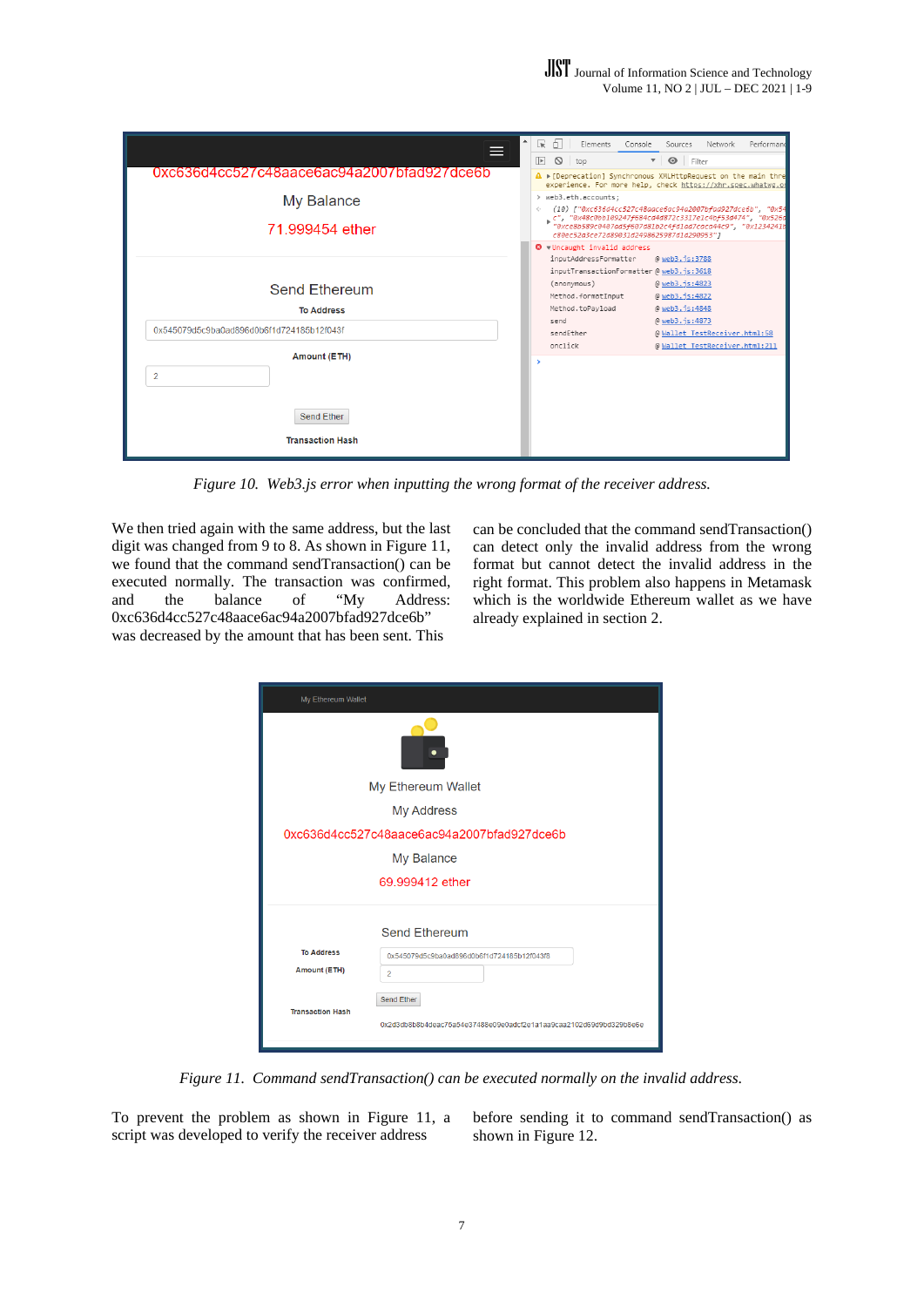

*Figure 12. JavaScript to verify receiver address using blockchain API.* 

The verification script shown in Figure 12 uses the third-party API (1) to check and notify the user if the receiver address has never received any amount (2) so far in the same network. As an example, the result of using the direct API link shown in Figure 13 indicates that the total\_received column of address

"0x64D0c83f7852A741381F16088b469135c6154384 " is 0 which means that this address has never received any amount in the past. So, there will be the notification to the user, as shown in Figure 14. The user can continue to send to this address if he is sure that this address is newly created in the same network.



*Figure 13. API checking result of address "0x64D0c83f7852A741381F16088b469135c6154384".* 

| Apps @ CryptoCurrency Ma<br>My Ethereum Wallet               | Nanopool  <br>This page says<br>This address has never received so far. It may be wrong address !!! Do<br>you want to process?<br>OK<br>Cancel<br>٠<br>My Ethereum Wallet<br><b>My Address</b><br>0xc636d4cc527c48aace6ac94a2007bfad927dce6b<br>My Balance<br>68.99958 ether |
|--------------------------------------------------------------|------------------------------------------------------------------------------------------------------------------------------------------------------------------------------------------------------------------------------------------------------------------------------|
| <b>To Address</b><br>Amount (ETH)<br><b>Transaction Hash</b> | Send Ethereum<br>0x64D0c83f7852A741381F16088b469135c6<br>3<br>Send Ether                                                                                                                                                                                                     |

*Figure 14. User notification if the receiver address has never been received so far.*